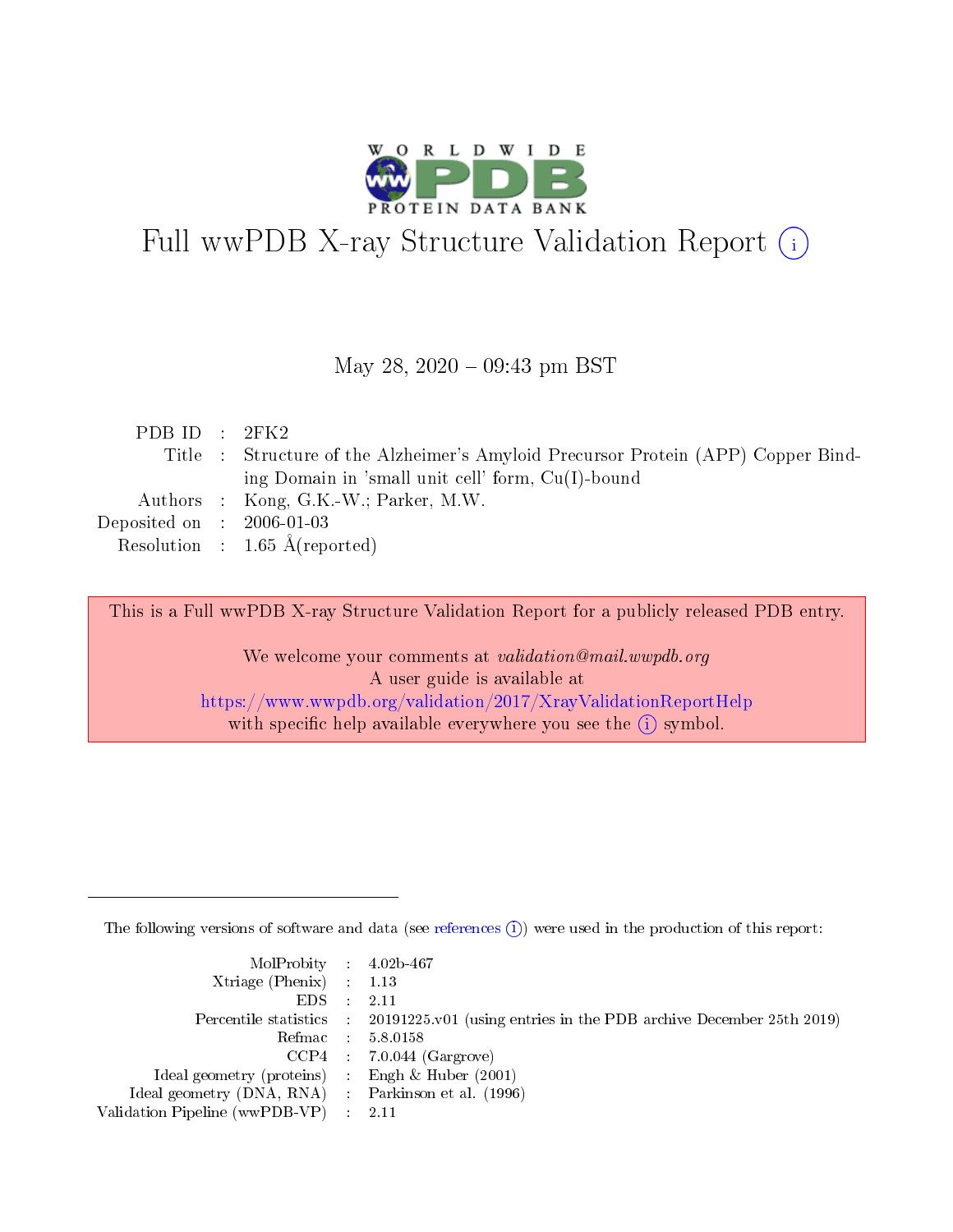# 1 [O](https://www.wwpdb.org/validation/2017/XrayValidationReportHelp#overall_quality)verall quality at a glance  $(i)$

The following experimental techniques were used to determine the structure: X-RAY DIFFRACTION

The reported resolution of this entry is 1.65 Å.

Percentile scores (ranging between 0-100) for global validation metrics of the entry are shown in the following graphic. The table shows the number of entries on which the scores are based.



| Metric                | Whole archive<br>$(\#\mathrm{Entries})$ | Similar resolution<br>$(\#\text{Entries},\, \text{resolution}\; \text{range}(\textup{\AA}))$ |
|-----------------------|-----------------------------------------|----------------------------------------------------------------------------------------------|
| $R_{free}$            | 130704                                  | $1827(1.66-1.66)$                                                                            |
| Clashscore            | 141614                                  | $1931(1.66-1.66)$                                                                            |
| Ramachandran outliers | 138981                                  | $1891(1.66-1.66)$                                                                            |
| Sidechain outliers    | 138945                                  | 1891 (1.66-1.66)                                                                             |
| RSRZ outliers         | 127900                                  | $1791(1.66-1.66)$                                                                            |

The table below summarises the geometric issues observed across the polymeric chains and their fit to the electron density. The red, orange, yellow and green segments on the lower bar indicate the fraction of residues that contain outliers for  $>=3, 2, 1$  and 0 types of geometric quality criteria respectively. A grey segment represents the fraction of residues that are not modelled. The numeric value for each fraction is indicated below the corresponding segment, with a dot representing fractions  $\epsilon=5\%$  The upper red bar (where present) indicates the fraction of residues that have poor fit to the electron density. The numeric value is given above the bar.

| Mol | $\cap$ hain | Length | Quality of chain |     |
|-----|-------------|--------|------------------|-----|
|     |             |        | 3%               |     |
|     |             | 59     | 88%              | 12% |

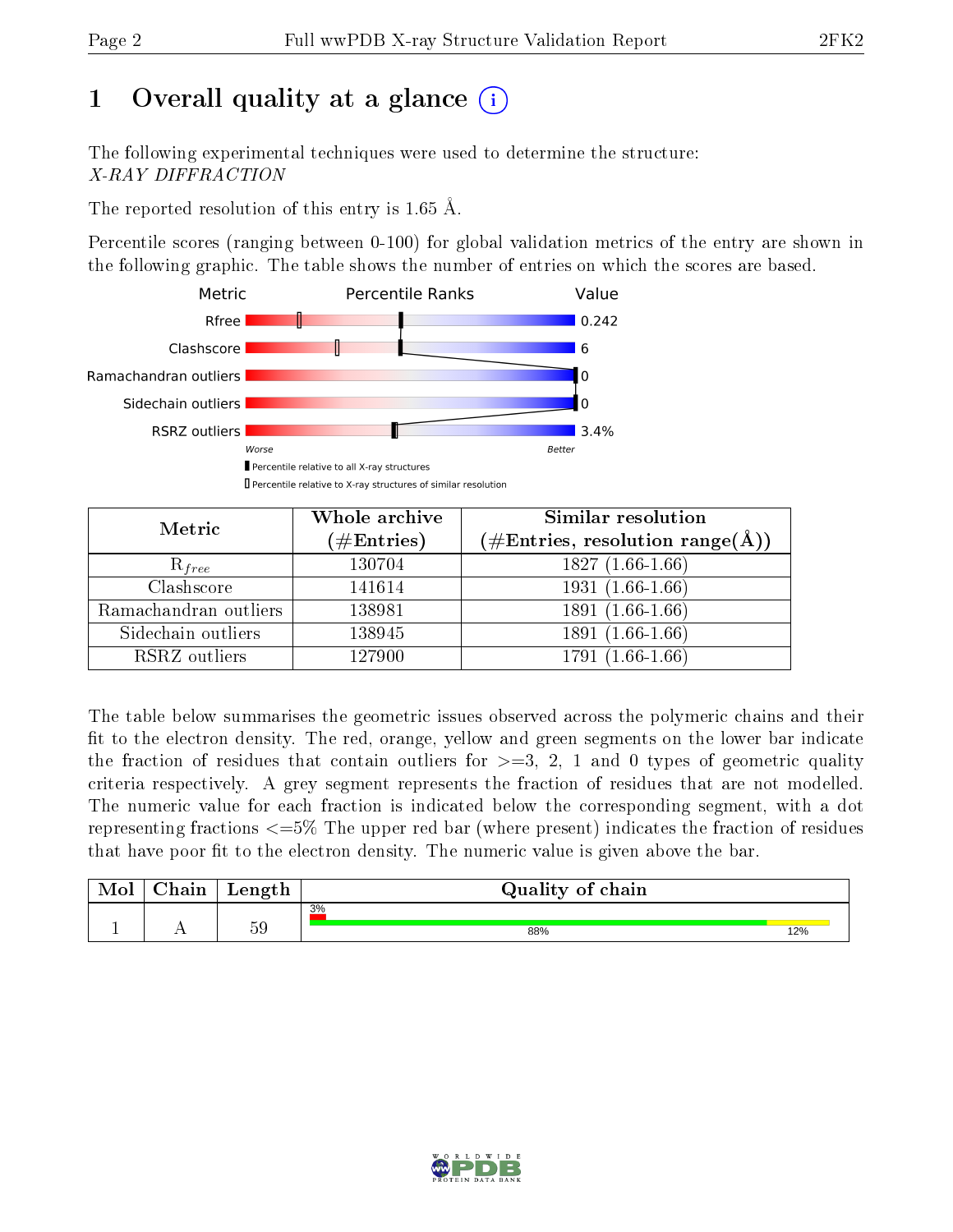# 2 Entry composition (i)

There are 3 unique types of molecules in this entry. The entry contains 567 atoms, of which 0 are hydrogens and 0 are deuteriums.

In the tables below, the ZeroOcc column contains the number of atoms modelled with zero occupancy, the AltConf column contains the number of residues with at least one atom in alternate conformation and the Trace column contains the number of residues modelled with at most 2 atoms.

Molecule 1 is a protein called Amyloid beta A4 protein precursor.

| Mol | Chain   Residues | Atoms       |              |      | ZeroOcc   AltConf   Trace |  |  |  |
|-----|------------------|-------------|--------------|------|---------------------------|--|--|--|
|     | 59               | $\rm Total$ | $\mathbf{C}$ | - N- |                           |  |  |  |
|     |                  | 504         | 313          |      | 86 95                     |  |  |  |

There are 2 discrepancies between the modelled and reference sequences:

| Chain | Residue | Modelled | ' Actual                 | Comment                       | Reference |
|-------|---------|----------|--------------------------|-------------------------------|-----------|
|       | 131     | GLU      | <b>Contract Contract</b> | CLONING ARTIFACT   UNP P05067 |           |
|       | 132     |          | $\sim$                   | CLONING ARTIFACT   UNP P05067 |           |

• Molecule 2 is COPPER (I) ION (three-letter code: CU1) (formula: Cu).

|  | $\text{Mol}$   Chain   Residues | Atoms | $\rm ZeroOcc \mid AltConf$ |  |
|--|---------------------------------|-------|----------------------------|--|
|  |                                 | Total |                            |  |

Molecule 3 is water.

|  | $\text{Mol}$   Chain   Residues | Atoms | $^\top$ ZeroOcc   AltConf |  |
|--|---------------------------------|-------|---------------------------|--|
|  |                                 | Total |                           |  |

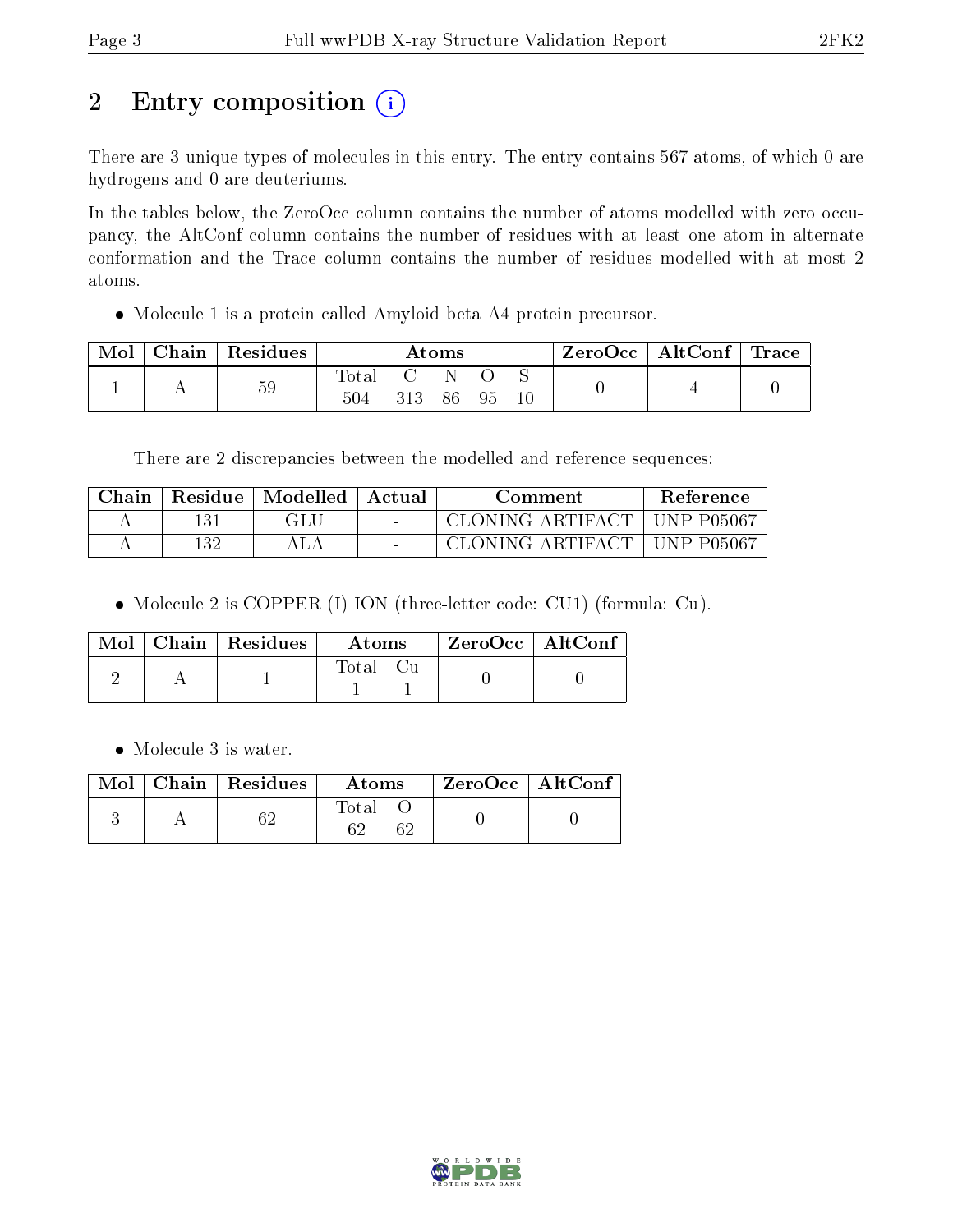## 3 Residue-property plots  $(i)$

These plots are drawn for all protein, RNA and DNA chains in the entry. The first graphic for a chain summarises the proportions of the various outlier classes displayed in the second graphic. The second graphic shows the sequence view annotated by issues in geometry and electron density. Residues are color-coded according to the number of geometric quality criteria for which they contain at least one outlier: green  $= 0$ , yellow  $= 1$ , orange  $= 2$  and red  $= 3$  or more. A red dot above a residue indicates a poor fit to the electron density (RSRZ  $> 2$ ). Stretches of 2 or more consecutive residues without any outlier are shown as a green connector. Residues present in the sample, but not in the model, are shown in grey.

• Molecule 1: Amyloid beta A4 protein precursor



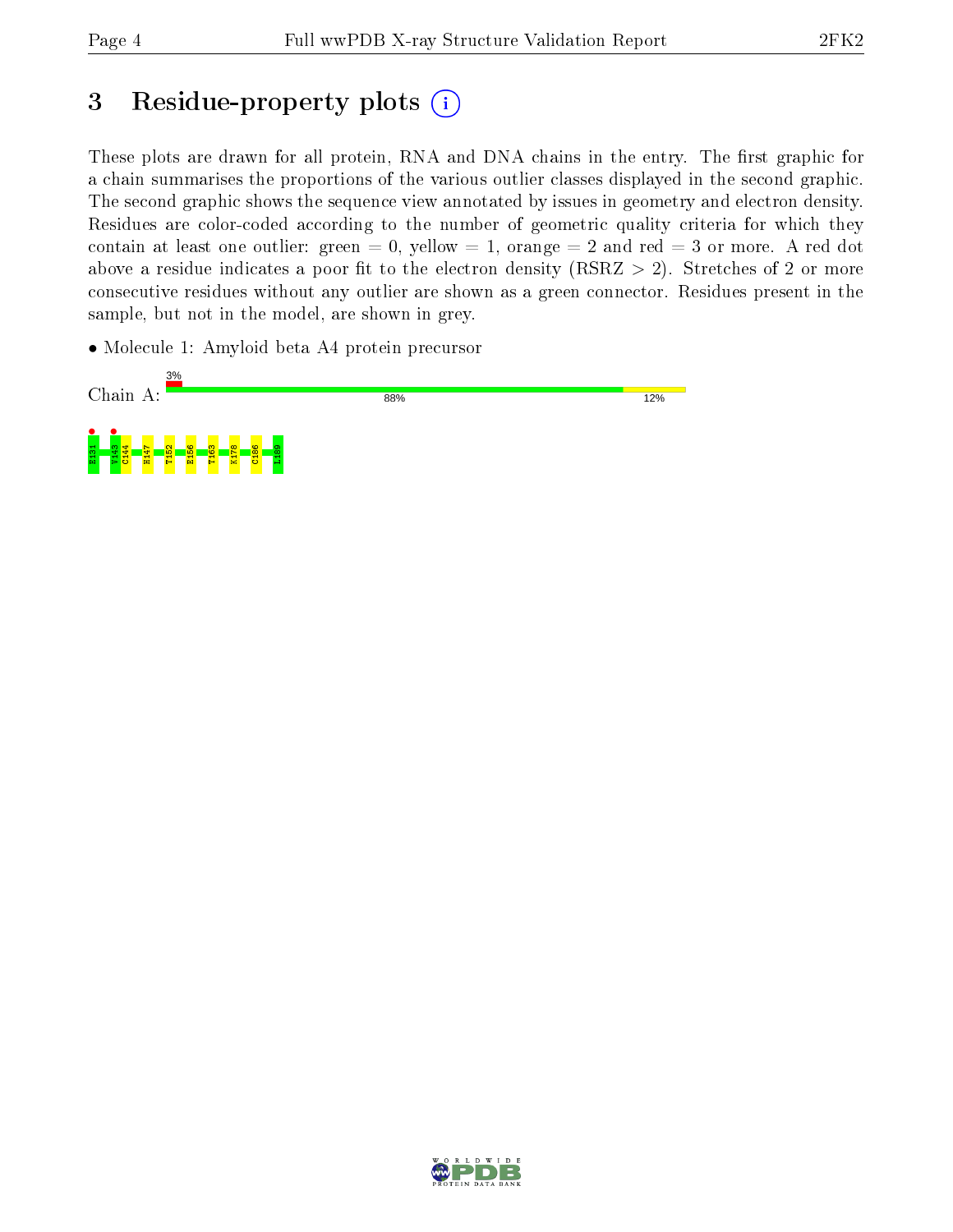## 4 Data and refinement statistics  $(i)$

| Property                                                             | <b>Value</b>                                     | Source     |
|----------------------------------------------------------------------|--------------------------------------------------|------------|
| Space group                                                          | P 21 21 21                                       | Depositor  |
| Cell constants                                                       | $32.57\text{\AA}$<br>$50.44\text{\AA}$<br>31.44Å |            |
| a, b, c, $\alpha$ , $\beta$ , $\gamma$                               | $90.00^\circ$<br>$90.00^\circ$<br>$90.00^\circ$  | Depositor  |
| Resolution $(A)$                                                     | 27.36<br>$-1.65$                                 | Depositor  |
|                                                                      | 27.36<br>$-1.65$                                 | <b>EDS</b> |
| % Data completeness                                                  | $96.0(27.36-1.65)$                               | Depositor  |
| (in resolution range)                                                | $96.2(27.36-1.65)$                               | <b>EDS</b> |
| $\mathrm{R}_{merge}$                                                 | (Not available)                                  | Depositor  |
| $\mathrm{R}_{sym}$                                                   | 0.09                                             | Depositor  |
| $\sqrt{I/\sigma(I)} > 1$                                             | 4.67 (at $1.65\text{\AA})$                       | Xtriage    |
| Refinement program                                                   | $\overline{\text{CNS} 1.1}$                      | Depositor  |
|                                                                      | $\overline{0.190}$ ,<br>0.249                    | Depositor  |
| $R, R_{free}$                                                        | 0.182<br>0.242<br>$\ddot{\phantom{a}}$           | DCC        |
| $R_{free}$ test set                                                  | 606 reflections $(9.54\%)$                       | wwPDB-VP   |
| Wilson B-factor $(A^2)$                                              | 11.9                                             | Xtriage    |
| Anisotropy                                                           | 0.164                                            | Xtriage    |
| Bulk solvent $k_{sol}(e/\mathring{A}^3)$ , $B_{sol}(\mathring{A}^2)$ | $0.34$ , 44.7                                    | <b>EDS</b> |
| L-test for twinning <sup>2</sup>                                     | $< L >$ = 0.49, $< L2$ = 0.32                    | Xtriage    |
| Estimated twinning fraction                                          | $0.035$ for k,h,-l                               | Xtriage    |
| $F_o, F_c$ correlation                                               | 0.95                                             | <b>EDS</b> |
| Total number of atoms                                                | 567                                              | wwPDB-VP   |
| Average B, all atoms $(A^2)$                                         | 13.0                                             | wwPDB-VP   |

Xtriage's analysis on translational NCS is as follows: The largest off-origin peak in the Patterson function is  $14.84\%$  of the height of the origin peak. No significant pseudotranslation is detected.

<sup>&</sup>lt;sup>2</sup>Theoretical values of  $\langle |L| \rangle$ ,  $\langle L^2 \rangle$  for acentric reflections are 0.5, 0.333 respectively for untwinned datasets, and 0.375, 0.2 for perfectly twinned datasets.



<span id="page-4-1"></span><span id="page-4-0"></span><sup>1</sup> Intensities estimated from amplitudes.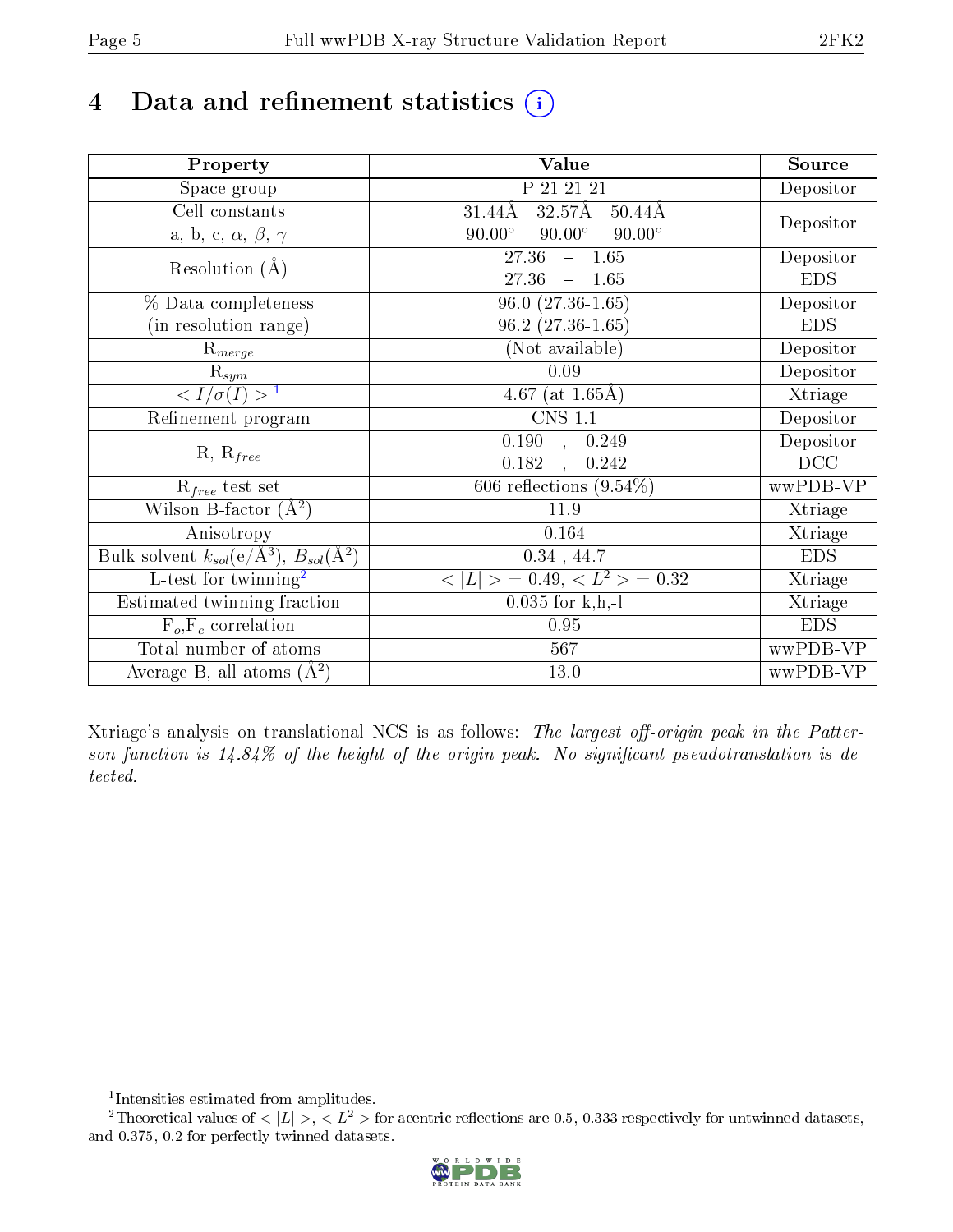## 5 Model quality  $(i)$

### 5.1 Standard geometry  $\overline{()}$

Bond lengths and bond angles in the following residue types are not validated in this section: CU1

The Z score for a bond length (or angle) is the number of standard deviations the observed value is removed from the expected value. A bond length (or angle) with  $|Z| > 5$  is considered an outlier worth inspection. RMSZ is the root-mean-square of all Z scores of the bond lengths (or angles).

|  | Mol   Chain |      | <b>Bond lengths</b>             | Bond angles |       |  |
|--|-------------|------|---------------------------------|-------------|-------|--|
|  |             |      | RMSZ $ #Z  > 5$ RMSZ $ #Z  > 5$ |             |       |  |
|  |             | 0.49 | 0/516                           | 0.67        | 0/694 |  |

There are no bond length outliers.

There are no bond angle outliers.

There are no chirality outliers.

There are no planarity outliers.

### 5.2 Too-close contacts  $(i)$

In the following table, the Non-H and H(model) columns list the number of non-hydrogen atoms and hydrogen atoms in the chain respectively. The H(added) column lists the number of hydrogen atoms added and optimized by MolProbity. The Clashes column lists the number of clashes within the asymmetric unit, whereas Symm-Clashes lists symmetry related clashes.

| Mol |      |  | Chain   Non-H   H(model)   H(added)   Clashes   Symm-Clashes |
|-----|------|--|--------------------------------------------------------------|
|     | -504 |  |                                                              |
|     |      |  |                                                              |
|     |      |  |                                                              |
|     | 567  |  |                                                              |

The all-atom clashscore is defined as the number of clashes found per 1000 atoms (including hydrogen atoms). The all-atom clashscore for this structure is 6.

All (6) close contacts within the same asymmetric unit are listed below, sorted by their clash magnitude.

| Atom-1            |                    | Interatomic    | Clash         |
|-------------------|--------------------|----------------|---------------|
| Atom-2            |                    | distance $(A)$ | overlap $(A)$ |
| 1:A:144[Bl:CYS:O] | $1:$ A:178:LYS:HD3 | $.96\,$        | 0.64          |

Continued on next page...

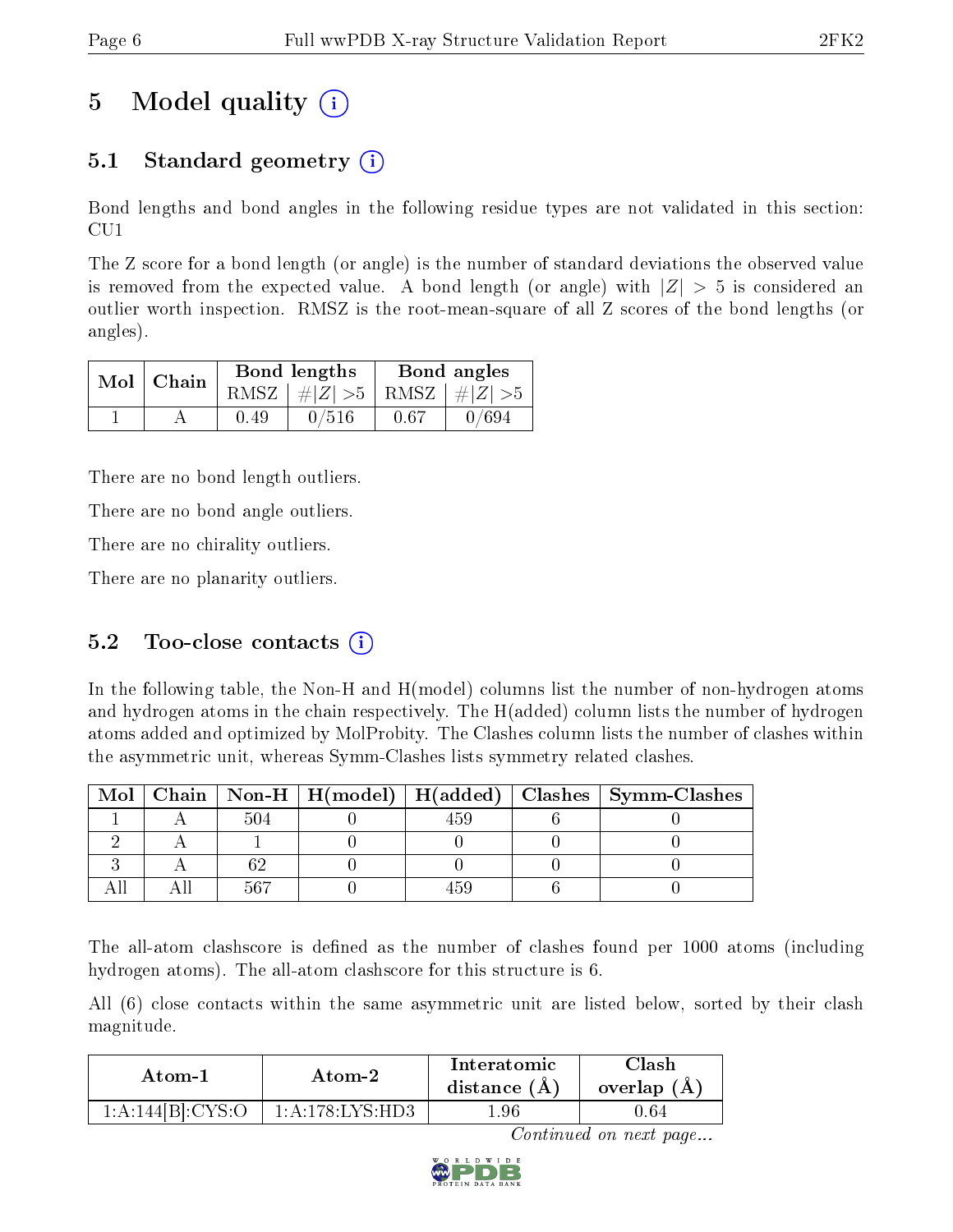| Atom-1                         | Atom-2                       | Interatomic<br>distance $(A)$ | Clash<br>overlap $(A)$ |  |
|--------------------------------|------------------------------|-------------------------------|------------------------|--|
| $1:A:144[B]:CYS:\overline{SG}$ | 1:A:178:LYS:HB2              | 2.41                          | 0.60                   |  |
| 1:A:144[B]:CYS:SG              | 1:A:178:LYS:CB               | 3.01                          | 0.49                   |  |
| 1: A:147: HIS: C               | 1:A:147:HIS:CD2              | 2.91                          | 0.44                   |  |
| 1: A: 163: THR: OG1            | $1:A:186:CYS:\overline{HB3}$ | 2.20                          | 0.42                   |  |
| 1: A:152:THR:O                 | 1: A: 156: GLU: HG3          | 2.21                          |                        |  |

Continued from previous page...

There are no symmetry-related clashes.

### 5.3 Torsion angles (i)

#### 5.3.1 Protein backbone  $(i)$

In the following table, the Percentiles column shows the percent Ramachandran outliers of the chain as a percentile score with respect to all X-ray entries followed by that with respect to entries of similar resolution.

The Analysed column shows the number of residues for which the backbone conformation was analysed, and the total number of residues.

| Mol   Chain | Analysed   Favoured   Allowed   Outliers   Percentiles    |  |                                                              |  |
|-------------|-----------------------------------------------------------|--|--------------------------------------------------------------|--|
|             | $\mid 61/59 \; (103\%) \mid 60 \; (98\%) \mid 1 \; (2\%)$ |  | $\begin{array}{ c c c c c }\n\hline\n100 & 100\n\end{array}$ |  |

There are no Ramachandran outliers to report.

#### 5.3.2 Protein sidechains (i)

In the following table, the Percentiles column shows the percent sidechain outliers of the chain as a percentile score with respect to all X-ray entries followed by that with respect to entries of similar resolution.

The Analysed column shows the number of residues for which the sidechain conformation was analysed, and the total number of residues.

| Mol   Chain |                              | Analysed   Rotameric   Outliers   Percentiles |  |                                                          |  |
|-------------|------------------------------|-----------------------------------------------|--|----------------------------------------------------------|--|
|             | $+58/54$ (107%) $-58$ (100%) |                                               |  | $\begin{array}{ c c c }\n\hline\n100 & 100\n\end{array}$ |  |

There are no protein residues with a non-rotameric sidechain to report.

Some sidechains can be flipped to improve hydrogen bonding and reduce clashes. All (1) such sidechains are listed below:

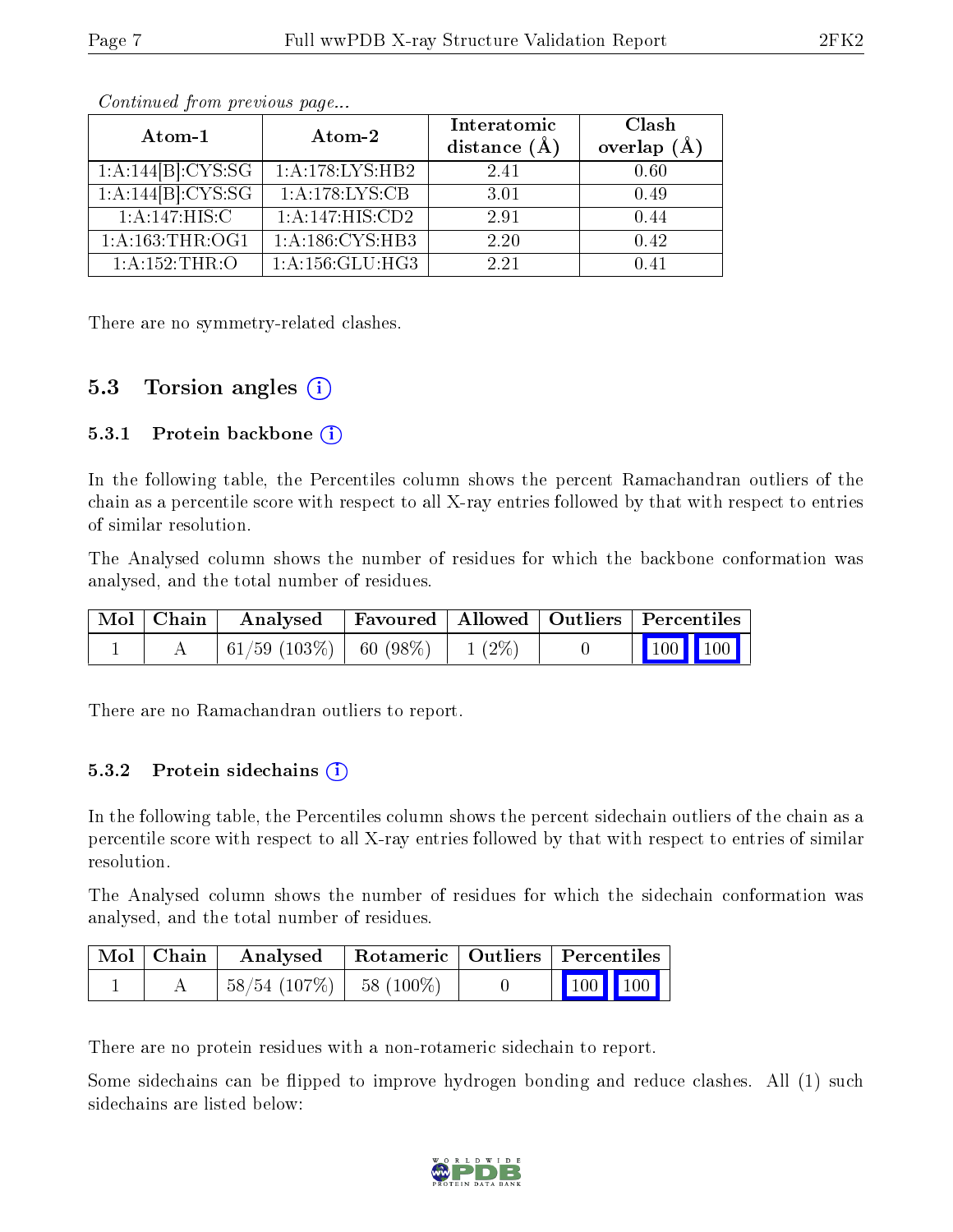| Mol | $\mid$ Chain | $\parallel$ Res | 'Type |
|-----|--------------|-----------------|-------|
|     |              | 138             | EL N  |

#### 5.3.3 RNA [O](https://www.wwpdb.org/validation/2017/XrayValidationReportHelp#rna)i

There are no RNA molecules in this entry.

#### 5.4 Non-standard residues in protein, DNA, RNA chains (i)

There are no non-standard protein/DNA/RNA residues in this entry.

#### 5.5 Carbohydrates  $(i)$

There are no carbohydrates in this entry.

### 5.6 Ligand geometry (i)

Of 1 ligands modelled in this entry, 1 is monoatomic - leaving 0 for Mogul analysis. There are no bond length outliers.

There are no bond angle outliers.

There are no chirality outliers.

There are no torsion outliers.

There are no ring outliers.

No monomer is involved in short contacts.

#### 5.7 [O](https://www.wwpdb.org/validation/2017/XrayValidationReportHelp#nonstandard_residues_and_ligands)ther polymers  $(i)$

There are no such residues in this entry.

#### 5.8 Polymer linkage issues  $(i)$

There are no chain breaks in this entry.